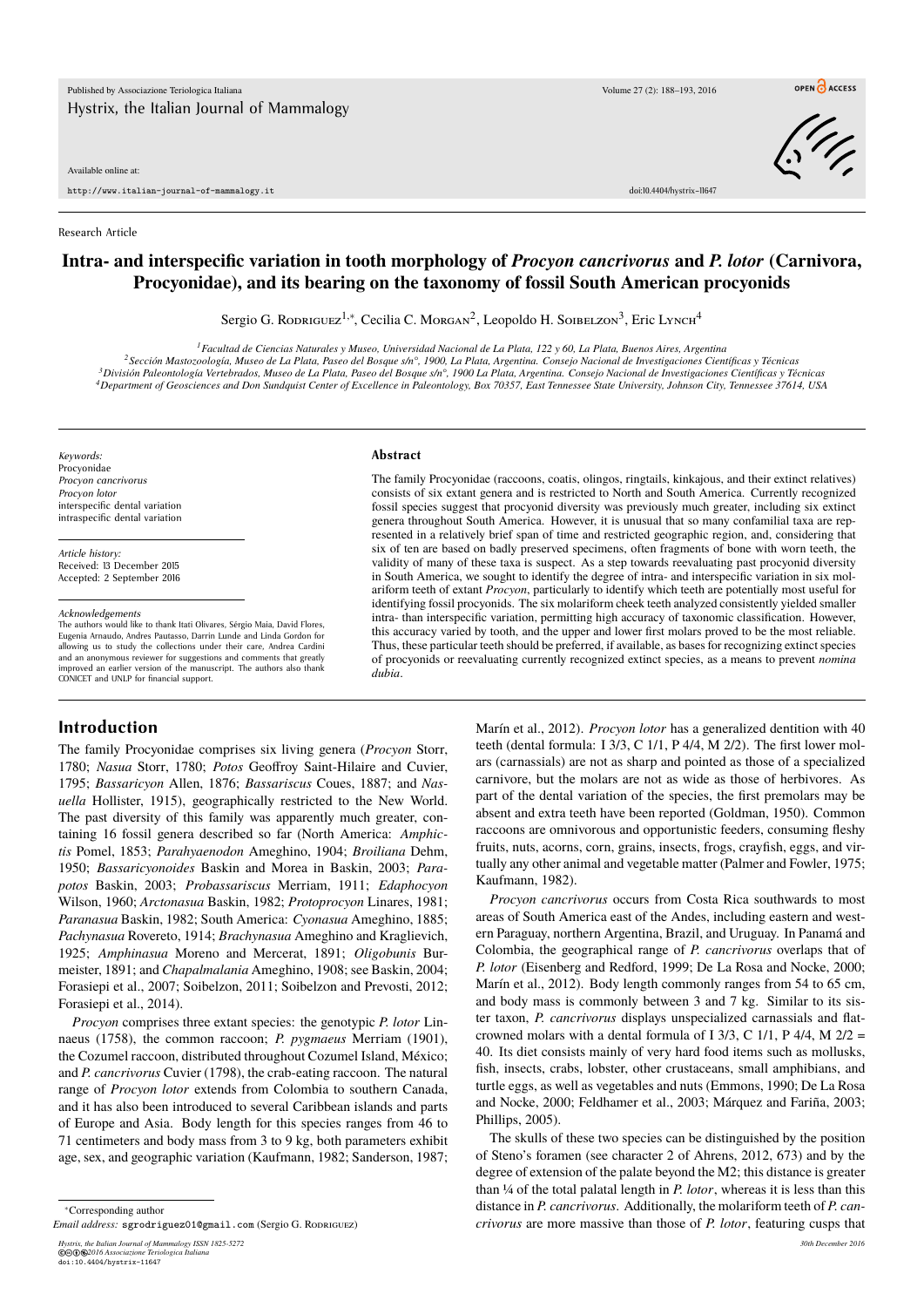are wider, more rounded, and blunt (Goldman, 1950; Lotze and Anderson, 1979). The M1 of *P. lotor* presents a small parastyle (see character 57 of Ahrens, 2012) that is absent in *P. cancrivorus*. Additionally, the talonid of the m1 is wider than the trigonid (see character 72 of Ahrens, 2012) in *P. lotor*, while *P. cancrivorus* displays the opposite condition.

Six extinct genera have been assigned to South American Procyonidae to date. Though all six were previously considered to be restricted to Argentina, Forasiepi et al. (2014) recently published two new records for Colombia and Venezuela. The apparent diversity of South American fossil procyonids may be illusory, however, and only two are considered valid: *Cyonasua* and *Chapalmalania* (Patterson and Pascual, 1972; Berman, 1994; Soibelzon, 2007, 2011; Soibelzon and Prevosti, 2012; Forasiepi et al., 2014). *Cyonasua* encompasses ten species, while *Chapalmalania* includes two (see Soibelzon, 2007, 2011). Both genera are recorded mainly during the Upper Tertiary (Late Miocene to Pliocene), with a few records of *Cyonasua* in the Quaternary of Argentina (*C. meranii*, Ensenadan Age, Early to Middle Pleistocene). The fossil record of the ten named species is very poor, and most are represented only by their holotype. In addition the holotypes, of six of the ten species, are bone fragments with worn teeth that prevent accurate identification and comparisons. That a large number of taxa have been described for a relatively short time span, collected from a restricted geographical area, and based on badly preserved specimens raises reasonable doubt about the validity of these taxa.

In this work, we applied 2D geometric morphometric techniques to analyze the teeth of *Procyon lotor* and *P. cancrivorus* with the following goals: (1) to assess intraspecific variance of each of six molariform teeth (upper and lower fourth premolar, first molar, and second molar) in both species; (2) to compare the magnitude of intra- and interspecific variance demonstrated by each tooth between the two species; (3) to evaluate the relationship between molariform tooth morphology and body size; (4) to weigh the usefulness of each tooth to distinguish between *Procyon lotor* and *P. cancrivorus*.

According to the main goals listed above, we tested the following hypotheses: (1) the molars and premolars of *Procyon* present quantifiable intra- and interspecific variation; (2) intraspecific variation is lower than interspecific variation; (3) observed shape changes are not correlated with tooth size; (4) molariform teeth have variable usefulness for reliable taxonomic identification. The present contribution represents an exploratory taxonomic study of the genus *Procyon* and, given that the extant genus *Procyon* is similar in morphology and body size to the extinct *Cyonasua*, a first step towards revising the South American procyonid fossil record.

## **Material and methods**

For geometric morphometric analysis, digital photographs of the lower and upper right molariform dentition (i.e., lower: p4, m1, m2; upper: P4, M1, M2) were taken in occlusal view with mandibles placed perpendicular to the focal plane. Although molars are 3D structures, the occlusal surface and the cusps are in a similar plane, i.e. the structure is so flat that it is almost two-dimensional; thus its characteristics can be captured using a 2D approach, avoiding the problems generated by different depths of structures pointed out by Cardini (2014). The sample consisted of 33 individuals of *Procyon cancrivorus* from northeastern Argentina, Uruguay and Brazil and 33 individuals of *P. lotor* representing localities throughout Central and North America. Although sexual dimorphism has been reported for species of *Procyon* in some morphological characteristics (Goldman, 1950), no information is available regarding the occurrence of sex-related shape differences in the molariform teeth; in other Carnivora, sexual dimorphism affects tooth size, not shape (Turner, 1984; Hillson, 2005) and involves mainly the canine teeth (Gittleman and Van Valkenburgh, 1997)). Consequently, males and females, as well as some specimens that lacked sex data, were pooled for these analyses. For morphological terms we follow Ahrens (2012).



**Figure 1** – A, C, and E. Occlusal view of the lower right dentition: (A) fourth premolar, p4; (C) first molar, m1; and (E) second molar, m2, showing nomenclature of cusps and cristids. Co: Cristida obliqua, Co?: Cristida obliqua?, Ec: Entocristid, Ec?: Entocristid?, En: Entoconid, Hyc: Hypocristid, Hyp: Hypoconid, Hypc: Hypoconulid, Me: Metaconid, Med: Mesial edge, Msc?: Mesoconid?, Pa: Paraconid, Pabla: Paraconid bifid labial, Pabli: Paraconid bifid lingual, Par: Parastylid, Pac: Paracristid, Poc: Postcristid, Prc: Protocristid, Pro: Protoconid, Prc: Protocristid, Tab: Talonid basin, Trb: Trigonid basin. Dashed lines indicate cristids. B, D, and F show the position of landmarks (black circles) and semilandmarks (white circles) used for geometric morphometric analysis (see Materials and Methods). All landmarks were placed on apices of corresponding cusps. Graphic scale in cm.

## **Location of landmarks and semilandmarks** *Lower tooth series*

*Fourth lower premolar (p4).* A total of six landmarks and semilandmarks were defined (Fig. 1 A, B): (1) parastylid (Par); (2) paraconid (Pa); (3) metaconid (Me); (4) protoconid (Pro); (5) semilandmark denoting the bottom of the basin developed between paraconid and protoconid; (6) semilandmark denoting bottom of the basin developed between paraconid and metaconid.

*First lower molar (m1).* A total of eighteen landmarks and semilandmarks were defined (Fig. 1 C, D): (1) lingual border of the basin developed between paraconid and metaconid; (2) lingual apex of the bifid paraconid (Pabli); (3) and (4) semilandmarks between both apices of the bifid paraconid; (5) labial apex of the bifid paraconid (Pabla); (6) and (7) semilandmarks along the paracristid (Pac) between labial apex of the bifid paraconid and protoconid; (8) protoconid (Pro); (9) semilandmark along the protocristid (Prc) on the protoconid lingual side; (10) contact between protoconid and metaconid bases along the protocristid (Prc); (11) semilandmark along the protocristid (Prc) on the metaconid labial side; (12) metaconid (Me); (13) semilandmark along the entocristid (Ec); (14) entoconid (En); (15) semilandmark along the postcristid (Poc); (16) hypoconid (Hyp); (17) semilandmark along the cristid obliqua (Co); (18) mesoconid? (Msc?).

*Second lower molar (m2).* Ten landmarks and semilandmarks were defined (Fig. 1 E, F): (1) hypoconulid (Hypc); (2) entoconid (En); (3) and (4) semilandmarks located along the entocristid? (Ec?) between entoconid and metaconid; (5) metaconid (Me); (6) semilandmark along the mesial edge of the crown (Med); (7) Protoconid (Prc); (8) semil-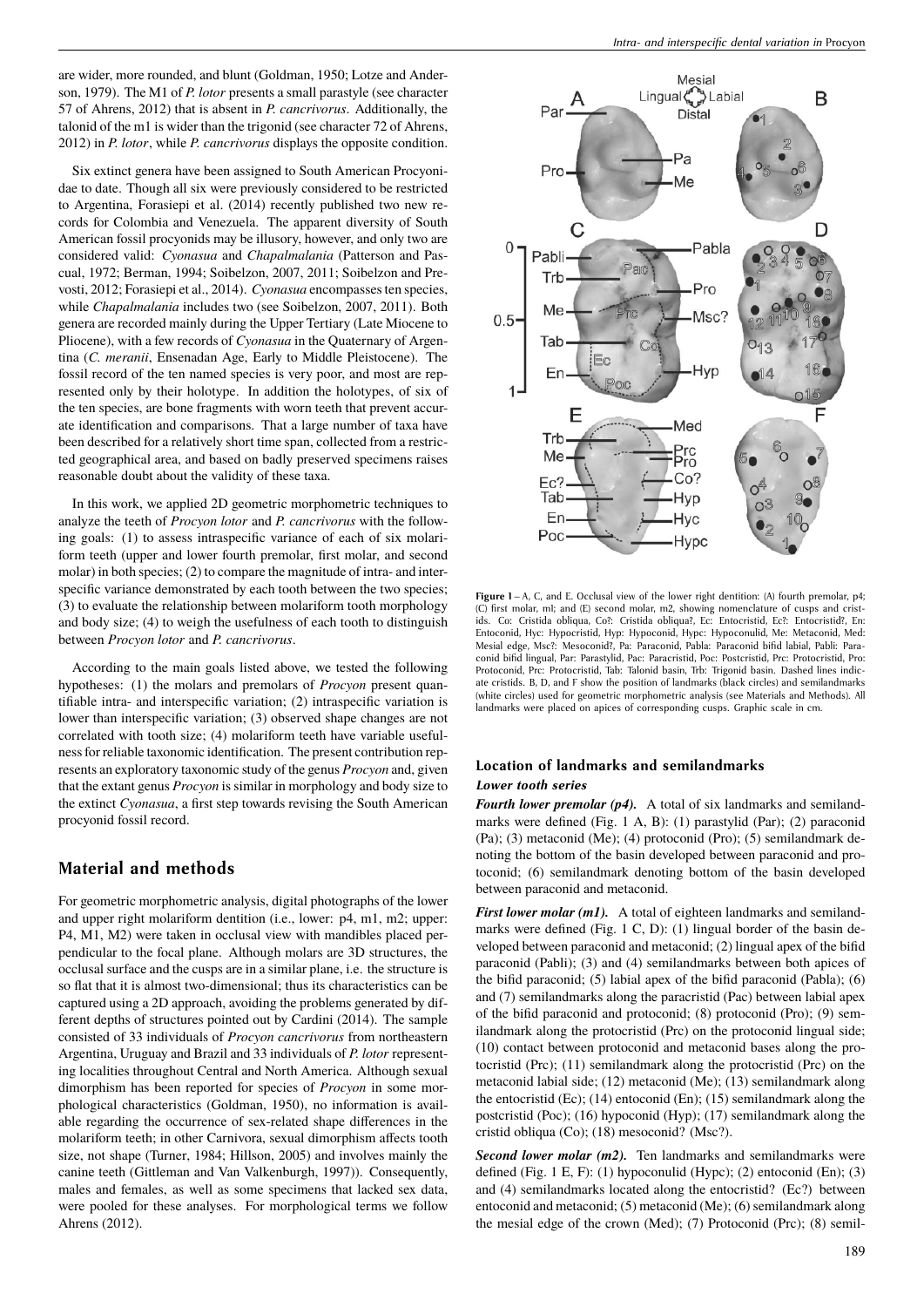

**Figure 2** – A, C, and E. Occlusal view of the upper right dentition: (A) fourth premolar, P4; (C) first molar, M1; and (E) second molar, M2, showing nomenclature of cusps. Hypo: Hypocone, Met: Metacone, Meta: Metaconule, Prs: Parastyle, Para: Paracone, Pc: Paraconule, Proto: Protocone. B, D, and F show the position of landmarks (black circles) and semilandmarks (white circles) used for geometric morphometric analysis (see Materials and Methods). All landmarks were placed on apices of corresponding cusps. Graphic scale in cm.

andmark along the cristid obliqua? (Co?); (9) hypoconid (Hyp);  $(10)$ semilandmark along the hypocristid (Hyc).

#### *Upper tooth series*

*Fourth upper premolar (P4).* Nine landmarks and semilandmarks were defined (Fig. 2 A, B): (1) parastyle (Prs); (2) semilandmark located between the parastyle and paracone (Para) bases; (3) paracone; (4) semilandmark placed between the paracone and metacone (Met) bases; (5) metacone; (6) semilandmark located between the paracone and protocone (Proto) bases; (7) protocone; (8) semilandmark placed between the protocone and hypocone bases; (9) hypocone (Hypo).

*First upper molar (M1)*. Ten landmarks and semilandmarks were defined (Fig. 2 C, D): (1) hypocone (Hypo); (2) metaconule (Meta); (3) semilandmark located between the metaconule and metacone (Met) bases; (4) metacone; (5) semilandmark placed between metacone and paracone (Para) bases; (6) paracone; (7) semilandmark located between the paracone and paraconule (Pc) bases; (8) paraconule; (9) protocone (Proto); (10) semilandmark placed between the protocone and metaconule bases.

*Second upper molar (M2).* Eight landmarks and semilandmarks were defined (Fig. 2 E, F): (1) protocone (Proto); (2) semilandmark placed between the protocone and metaconule (Meta) bases; (3) metaconule; (4) semilandmark located between the metaconule and metacone (Met) bases; (5) metacone; (6) semilandmark placed between the metacone and paracone (Para) bases; (7) paracone; (8) paraconule (Pc).

All landmarks and semilandmarks were digitized by the same person (SGR), using the program tpsDig 2.14 (Rohlf, 2009). The configurations of points were Procrustes superimposed to remove differences in location, orientation and scaling (i.e., non-shape variation; Adams et al., 2013). Semilandmarks were slid using the square Procrustes distance criterion (Bookstein, 1997; Perez et al., 2006) in the program tpsRelw 1.49 (Rohlf, 2010). The distribution of individuals in shape space was explored by means of a Principal Components Analysis (Monteiro and dos Reis, 1999; Zelditch et al., 2004) of the Procrustes coordinates, and shape changes were visualized by means of deformation grids.

Possible influence of size on shape was evaluated by multivariate linear regression of the shape variables on log-transformed centroid size for each species (Monteiro, 1999; Zelditch et al., 2000, 2004). A discriminant analysis (Manly, 1994) was performed to assess the differentiation of *P. lotor* and *P. cancrivorus* for each tooth type, and accuracy of the classifications was evaluated using leave-one-out crossvalidation (Lachenbruch, 1967); shape differences between the group means were calculated as Mahalanobis distance (Mahalanobis, 1936; Zelditch et al., 2004) and their significance assessed by means of a parametric T-square test. Measurement error was evaluated by comparing repeated digitization of landmarks using Procrustes ANOVA (Klingenberg and Monteiro, 2005; Viscosi and Cardini, 2011). Multivariate analyses were performed using the program MorphoJ (Klingenberg, 2011).

### *Institutional abbreviations*

**ETMNH**: East Tennessee Museum of Natural History, USA. **MACN**: Museo Argentino de Ciencias Naturales "Bernardino Rivadavia", Argentina. **MFA**: Museo "Florentino Ameghino", Argentina. **MNRJ**: Museu Nacional do Rio de Janeiro, Brazil. **USNM**: National Museum of Natural History, Smithsonian Institute, USA.

#### *Specimens analysed*

*Procyon cancrivorus*: MACN 17–116, MACN 32–254, MACN 33– 7, MACN 41–190, MACN 47–375, MACN 50–36, MACN 50–39, MACN 50–70, MACN 16190, MACN 60, MACN 13816, MACN 23121, MACN 23181, MNRJ 3094, MNRJ 4879, MNRJ 5503, MNRJ 5504, MNRJ 5643, MNRJ 7256, MNRJ 11203, MNRJ 25657, MNRJ 32377, MNRJ 32378, MNRJ 32380, MNRJ 32383, MNRJ 15707, MNRJ 28802, MNRJ 7577, MNRJ 23885, MNRJ 32384, MFA 555, MFA 607, MFA 907.

*P. lotor*: ETMNH CC 22, ETMNH CC 75, USNM 079029, USNM 081808, USNM 087566, USNM 126699, USNM 132216, USNM 135455, USNM 139755, USNM 148660, USNM 148923, USNM 156890, USNM 170892, USNM 204013, USNM 205778, USNM 210203, USNM 248503, USNM 249983, USNM 255045, USNM 255075, USNM 255076, USNM 255077, USNM 256057, USNM 265433, USNM 285161, USNM 287111, USNM 287611, USNM 316210, USNM 320752, USNM 336220, USNM 360725, USNM 507422, USNM 568726.

## **Results**

### **Morphometric analysis**

#### *Measurement error*

Variation between individuals was highly significant and four times greater than variation due to error (1.27%) according to the Procrustes ANOVA.

### *Fourth lower premolar (p4)*

Individuals of *P. lotor* and *P. cancrivorus* were separated in the morphospace of the first two PCs, although with moderate overlap (Fig. 3 A). PC1 explained 45.4% of the shape variation and is associated with differences in labiodistal placement of LM2 and LM4 relative to LM1 and LM3. Thus, with increasing PC1 scores, the protoconid (LM4) and paraconid (LM2) move are located further from the parastylid (LM1) and closer to the metaconid (LM3). *Procyon lotor* plots mainly with positive PC1 scores, while *P. cancrivorus* predominantly falls along the negative PC1 axis. PC2 explained 26.3% of the variation and the species are not separated along PC2, showing considerable overlap and similar ranges of variation. The regression showed non-significant influence of size on overall shape change (*p*>0.05 for either species). Discriminant analysis revealed a significant difference between the means for *P. lotor* and *P. cancrivorus* (Mahalanobis distance: 2.47; *p*<0.0001).

#### *First lower molar (m1)*

Each species occupied a distinct portion of the morphospace with negligible overlap (Fig. 3 B). PC1 explained 30.5% of shape variation and is associated with the relative dimensions of the overall crown. Spe-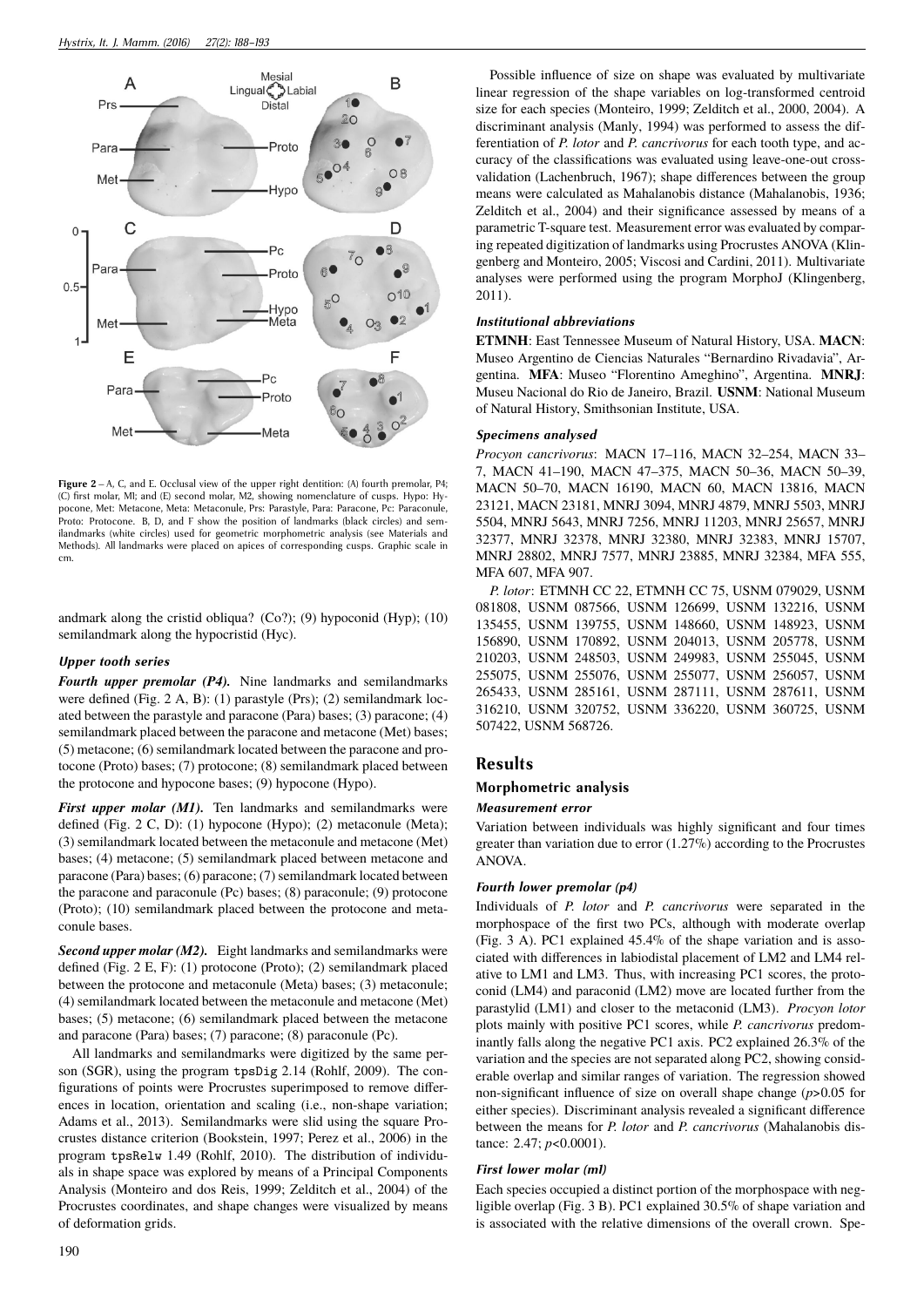

Figure 3 – Scatterplot of shape space defined by first and second principal components; superimposed diagrams illustrate shape differences between species. (A) p4; (C) ml; (E) m2; (B) P4; (D) M1; (F) M2. Percentage of explained variation indicated next to each PC. Black dots and lines: *Procyon cancrivorus*, gray dots and lines: *P. lotor*.

cifically, *P. lotor*, plotting with positive PC1 scores, presents an m1 that is labio-lingually narrower relative to its length, particularly at the level of trigonid, while *P. cancrivorus* plots with negative PC1 scores and presents a broader m1 crown. These species do not show any distinct grouping pattern along PC2 which accounts for 12.3% of the variation.There was no significant influence of size on overall shape change  $(p>0.05$  for either species). Discriminant analysis indicated a statistically significant difference between the species means (Mahalanobis distance: 6.61; *p*<0.0001).

#### *Second lower molar (m2)*

The two species demonstrated considerable overlap in the morphospace of the first two PCs (Fig. 3 C). PC1, which explains 31.2% of the shape variation, summarizes changes in the width of the trigonid relative to the talonid, the former of which is wider in *P. lotor*, plotting with positive PC1 scores, than in *P. cancrivorus* along negative PC1. No grouping pattern was detected along PC2, which explains 17.61% of the variation. Regression of shape onto size did not yield a statistically significant relationship for either species ( $p$ >0.05). Discriminant analysis indicated a statistically significant difference between the species means (Mahalanobis distance: 2.41; *p*<0.0001).

#### *Fourth upper premolar (P4)*

Both species occupy distinct regions of the PC1-PC2 morphospace with minimal overlap (Fig. 3 D). PC1 explains 33.2% of shape variation and is primarily related to the position of the paracone. *Procyon cancrivorus* plots at the negative end of PC1 and demonstrates a linear arrangement of labial (LM7-9) and lingual (LM1-5) cusps and a paracone (LM3) that is relatively closer to the parastyle (Prs) than to the metacone (LM5). With increasing PC1 scores, the paracone is located in a more disto-labial position, closer to the metacone as well as to the protocone (LM7) and hypocone (LM9). Consequently, the P4 of *P. lotor*, plotting with positive PC1 scores, presents a relatively narrower arrangement of cusps. PC2 explains 20.7% of shape variation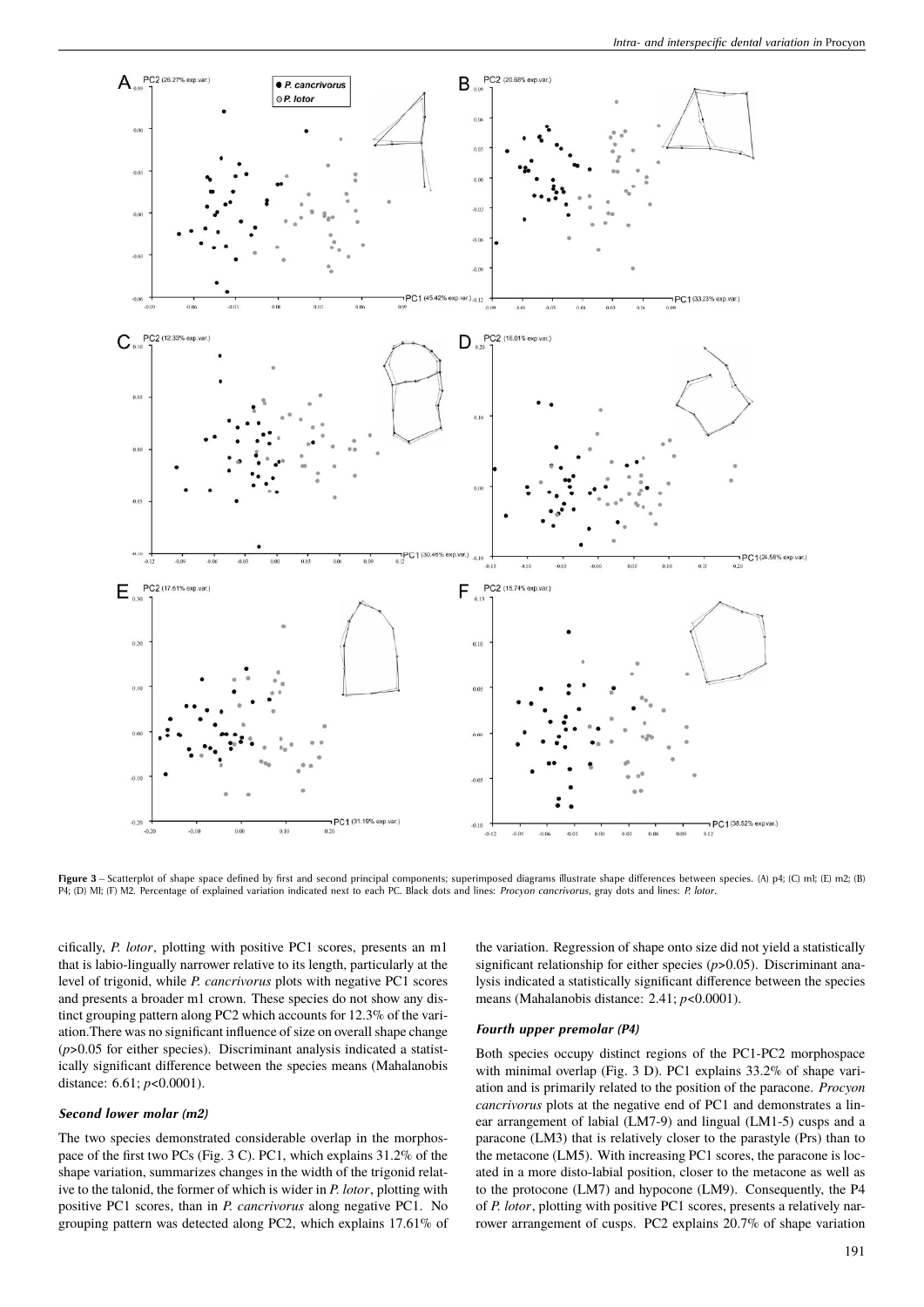**Table 1** – Classification table in order of decreasing reliability. For each tooth, number and % of specimens (out of 33) correctly allocated to each species by leave-one-out cross-validation is indicated. Asterisk in the last column indicates significant differences.

|                   |                | $\%$ correctly |                        |                                |
|-------------------|----------------|----------------|------------------------|--------------------------------|
| <b>Tooth type</b> | P. cancrivorus | P. lotor       | allocated<br>specimens | <b>Mahalanobis</b><br>distance |
| <b>Upper M1</b>   | 33             | 31             | 96.9                   | $2.91*$                        |
| Lower m1          | 31             | 30             | 92.4                   | $6.61*$                        |
| <b>Upper P4</b>   | 30             | 29             | 89.4                   | $3.69*$                        |
| <b>Upper M2</b>   | 27             | 29             | 84.8                   | $4.32*$                        |
| Lower p4          | 28             | 27             | 83.3                   | $2.47*$                        |
| Lower m2          | 25             | 24             | 74.2                   | $2.41*$                        |

and shows complete overlap of the two species. Regressions did not show significant relationship between shape and centroid size for either species ( $p$ >0.05). Discriminant analysis showed a statistically significant difference between the species means (Mahalanobis distance: 3.69; *p*<0.0001).

#### *First upper molar (M1)*

The PCA demonstrated virtually no overlap between the two species of *Procyon*, with *P. lotor* occupying the positive PC1 axis and *P. cancrivorus* the negative PC1 axis (Fig. 3 E). PC1 explains 24.6% of the shape variation and is associated with several changes in landmark configuration with increasing PC1 scores: the paraconule (LM8) and protocone (LM9) occupy a more lingual position, resulting in a relatively narrower configuration of cusps on this tooth; counter to this, the hypocone (LM1) is located in a more labial position in relation to the metacone (LM2). No grouping pattern was observed along PC2, which explains 16% of the variation. Regression of shape onto size was not statistically significant for either species ( $p$ >0.05). Discriminant analysis yielded significant differences between the species means (Mahalanobis distance: 4.32; *p*<0.0001).

#### *Second upper molar (M2)*

The two species were not clearly distinguishable in PC1-PC2 morphospace, exhibiting extensive overlap along both axes (Fig. 3 F). PC1 explains 38.5% of the shape variation and follows a similar but weaker trend when compared to the other teeth, with *P. lotor* tending toward positive scores and *P. cancrivorus*toward negative scores. The predominant shape change associated with increasing PC1 scores is mesiodistal compression, particularly driven by decreasing the distance between the paraconule (LM8) and protocone (LM1) and between the paracone (LM7) and metacone (LM5). Thus, the M2 of *P. cancrivorus* is roughly equidimensional and pentagonal, whereas that of *P. lotor* is more rectangular. PC2 explains 15.7% of the shape variation, and no separation of the species was apparent. Regression of shape onto size was not statistically significant for either species ( $p > 0.05$ ). Discriminant analysis indicated a statistically significant difference between the species means (Mahalanobis distance: 2.91;*p*<0.0001).

### **Intraspecific variation and classification of specimens**

In all the teeth analyzed, the magnitude, as indicated by the volume of morphospace occupied of intraspecific variation was similar for both species (see Fig. 3). The fourth premolars (P4 and p4) presented the greatest magnitude of variation, followed by the m2; the first molars (M1 and m1) displayed the lowest ranges of intraspecific variation. In agreement with these differences, cross-validation showed that the most accurate classifications were associated with the first molars (Tab. 1), while more classification errors were recorded for the fourth premolars and second molars, especially those of the lower dentition.

## **Discussion and conclusions**

We found that intra- and interspecific shape variation in the molars and fourth premolars of *Procyon lotor* and *P. cancrivorus* are detectable via 2D geometric morphometrics and that intraspecific variation is sufficiently less than interspecific variation such that teeth were correctly classified with 73-100% accuracy. Tooth size did not have a significant influence on these shape differences. Furthermore, results indicate that the magnitude of intra- and interspecific variation between *P. lotor* and *P. cancrivorus* varies according to the tooth considered, as reflected in the PCAs and DAs, and the differential usefulness of each tooth type is evident. The most helpful molariform teeth to carry out taxonomic determinations are the first upper and lower molars, whereas the fourth premolars and second molars are less useful (see Tab. 1). It should be noted that some of the more reliable teeth are also those with greater number of recognizable structures (i.e., those with more landmarks), while the lower accuracy of species identification using premolars could be related to the fewer recognizable landmarks in these tooth types. Beyond this, our results are consistent with previous analyses on carnivores (e.g., Gingerich, 1974; Prevosti and Lamas, 2006) that identified the first lower molar (carnassial) as one of the least intraspecifically variable teeth and thus most potentially useful in searching for patterns of taxonomically informative morphological variation.

As mentioned earlier, one of our main goals, in the context of the diversity of extinct and extant procyonids, was to find out whether molariform teeth differ in their relative usefulness for reliable taxonomic identification. Thus, beyond the overall good accuracy of these teeth, we were interested on the small, but quantifiable, shape overlap that might lead to the misidentification and/or establishment of morphospecies based on dental features that represent the range of intraspecific variation of a given taxon. Previous assignations of fossil isolated molars to *Procyon cancrivorus*, such as those of Soibelzon et al. (2010) and Rodriguez et al. (2013), which apply geometric morphometrics, may thus be examined in light of these results. For example, the first of these analyses (Soibelzon et al., 2010), based on a first lower molar, is arguably more reliable than the second (Rodriguez et al., 2013), based on a lower second molar, and this is reflected in their relative warp plots (see Fig. 3 of both papers: Soibelzon et al., 2010; Rodriguez et al., 2013). Specifically, *P. lotor* and *P. cancrivorus* overlap along RW1 for m2, but no such overlap occurs for m1. Still, we agree with the assignation of that particular m2 (UNIRIO-PM 1007) to *P. cancrivorus*in the context of its associated analysis (posterior probability $\geq 0.99$ , overall percent correct m2 classification = 84.9%; Rodriguez et al., 2013).

Our results not only represent novel information about the extant variation in *P. cancrivorus* and *P. lotor*; but the detection of variable degrees of intraspecific variation presented by each of the six teeth analyzed also provides useful information regarding the reliability of each tooth type for taxonomic assignation within the genus *Procyon* that may be extended to extant and extinct procyonids in general. Particularly in the case of *Cyonasua*, its conspicuous dental morphological variation, combined with the poor preservation and fragmentary nature of its materials, may, in part, account for the multiplicity of described species. The present results highlight that the morphology of some tooth types shows considerable overlap between procyonid species, and thus this should be taken into account when making taxonomic decisions based on isolated fossil teeth. It is possible that some South American fossil procyonids represent *nomina dubia* and that the apparent interspecific variation used to justify the assignation of those species actually falls within the range of intraspecific variation of a fewer number of species.

Although our analysis included a relatively small sample and thus its implications are restricted, we consider that these results, and the application of geometric morphometrics, may be useful for researchers who work with fossil procyonids and taxa with similar challenges in terms of small sample sizes (Cardini and Elton, 2007). Geometric morphometric analyses may help to minimize the degree of subjectivity in the taxonomic assignations of isolated molars. Future similar analyses using morphometric approaches may also contribute to understanding the influence of different factors on tooth morphology, particularly the differences recorded in ranges of intraspecific variation, as seen recently for some New World primates (Nova Delgado et al., 2015).  $\mathcal{Q}$